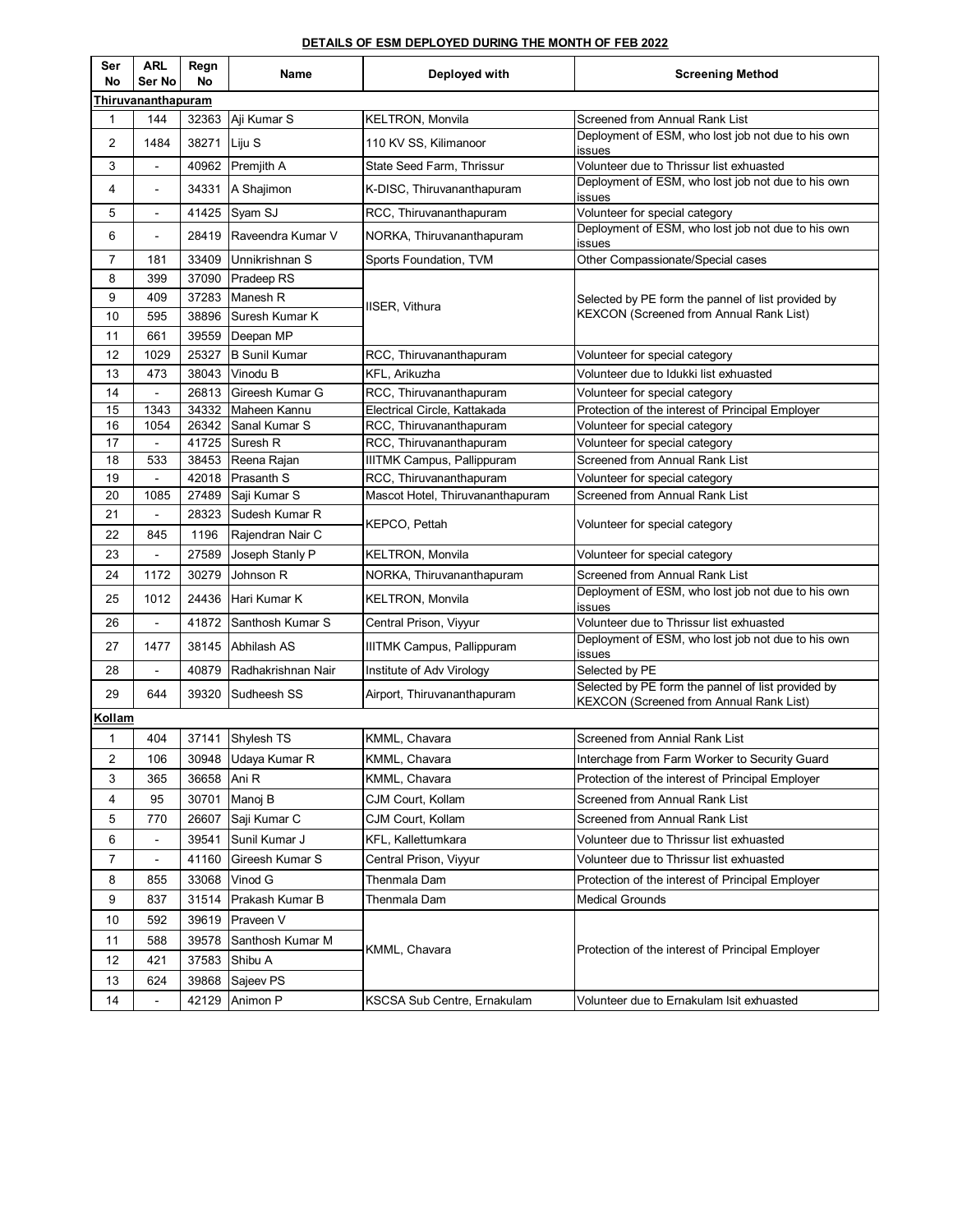| Ser<br>No      | <b>ARL</b><br>Ser No     | Regn<br>No     | Name                       | Deployed with                     | <b>Screening Method</b>                                      |  |  |  |
|----------------|--------------------------|----------------|----------------------------|-----------------------------------|--------------------------------------------------------------|--|--|--|
| Alappuzha      |                          |                |                            |                                   |                                                              |  |  |  |
| $\mathbf{1}$   | $\blacksquare$           | 29589          | Gireesh PS                 | <b>KFL. Kallettumkara</b>         | Volunteer due to Thrissur Isit exhuasted                     |  |  |  |
| $\overline{2}$ | ÷,                       | 40757          | Anil Kumar B               | KFL, Kallettumkara                | Volunteer due to Thrissur Isit exhuasted                     |  |  |  |
| 3              | $\blacksquare$           | 34497          | Suresh Kumar K             | KFL, Arikuzha                     | Volunteer due to Idukki Isit exhuasted                       |  |  |  |
| 4              | 232                      | 39019          | John Varghese              | Lower Periyar House, Karimanal    | Volunteer due to Idukki Isit exhuasted                       |  |  |  |
| 5              | $\blacksquare$           | 38470          | Anil Kumar R               | BDPP, Kochi                       | Volunteer due to Ernakulam Isit exhuasted                    |  |  |  |
| 6              | 4                        | 25402          | Saji M                     | IREL, Chavara                     | Screened from Annual Rank List                               |  |  |  |
| $\overline{7}$ | 36                       | 31667          | Thomas Chacko              | IREL, Chavara                     | Screened from Annual Rank List                               |  |  |  |
| 8              | 384                      | 27706          | Sasidharan D               |                                   |                                                              |  |  |  |
| 9              | 397                      | 29566          | Rajesh Kumar PV            | Kerala Maritime Board, Alappuzha  | Screened from Annual Rank List                               |  |  |  |
| 10             | 456                      | 37391          | Rajeev Kumar N             |                                   |                                                              |  |  |  |
| 11             | 377                      | 27131          | Sasi Kumar D               |                                   |                                                              |  |  |  |
|                | Pathanamthitta           |                |                            | MCH, Ernakulam                    | Volunteer due to Ernakulam list exhuasted                    |  |  |  |
|                |                          |                |                            |                                   |                                                              |  |  |  |
| 1              |                          | 40756          | Ashok Kumar S              | MCH, Ernakulam                    | Volunteer due to Ernakulam Isit exhuasted                    |  |  |  |
| 2              | $\overline{\phantom{a}}$ | 29313          | Anil Kumar R               | PETARC, Moonamattom               | Volunteer due to Idukki Isit exhuasted                       |  |  |  |
| 3              | 338                      | 29388          | Subash Kumar KK            | MCH, Ernakulam                    | Volunteer due to Ernakulam Isit exhuasted                    |  |  |  |
| 4              | 399                      | 38094          | Mahesh G Kurup             | 110 KV SS, Mallappally            | Deployment of ESM, who lost job not due to his own<br>issues |  |  |  |
| Kottayam       |                          |                |                            |                                   |                                                              |  |  |  |
| 1              | 40                       | 37856          | Abhilash R                 | KTDC, Nellapara                   | Screened from Annual Rank List                               |  |  |  |
|                | Ernakulam. NIL           |                |                            |                                   |                                                              |  |  |  |
| Idukki. NIL    |                          |                |                            |                                   |                                                              |  |  |  |
| Thrissur       |                          |                |                            |                                   |                                                              |  |  |  |
| 1              | 38                       | 39747          | Manikandan K               | <b>KSFE, Thrissur</b>             | Screened from Annual Rank List                               |  |  |  |
| $\overline{2}$ | $\blacksquare$           | 32850          | Benni KL                   | Central Prison, Viyyur            | Deployment of ESM, who lost job not due to his own<br>issues |  |  |  |
| Palakkad       |                          |                |                            |                                   |                                                              |  |  |  |
| $\mathbf{1}$   | 132                      | 28212          | Saimon KA                  | KSEB SHEP, Peechi                 | Volunteer due to Thrissur Isit exhuasted                     |  |  |  |
| 2              | 91                       | 39942          | Gopikrishna S              | Motel Araam, Erimayur             | Screened from Annual Rank List                               |  |  |  |
| 3              | $\blacksquare$           | 41087          | U Jaya Krishnan            | KSFE, Thrissur                    | Volunteer due to Thrissur Isit exhuasted                     |  |  |  |
| 4              | 16                       | 33478          | K Rajappan                 |                                   | Screened from Annual Rank List                               |  |  |  |
| 5              | 37                       | 36962          | Sudheesh Kumar P           |                                   |                                                              |  |  |  |
| 6              | 52                       | 38014          | Prakash K                  | Sub Jail, Ottappalam              |                                                              |  |  |  |
| $\overline{7}$ | 54                       | 38082          | Pradeep Kumar V            |                                   |                                                              |  |  |  |
| 8              | $\blacksquare$           | 34433          | <b>KTM Basha</b>           | Sub Jail, Ponnani                 | Volunteer due to Malappuram list exhuasted                   |  |  |  |
| 9              | 178                      |                | 36954 Sathia Kumar K       | Malabar Cements, Palakkad         | Protection of the interest of Principal Employer             |  |  |  |
| Kannur         |                          |                |                            |                                   |                                                              |  |  |  |
| 1              | 52                       | 33069          | Muraleedharan KV           | ESI Hospital, Thottada            | Screened from Annual Rank List                               |  |  |  |
| $\overline{2}$ |                          | 42181          | Deepesh PV                 | <b>Malabar Cancer Centre</b>      | Volunteer for special category                               |  |  |  |
| 3<br>4         | 501<br>12                | 33572          | Shyju MV<br>Rajeevan K     | Distt Jail, Kannur                | Protection of the interest of Principal Employer             |  |  |  |
| 5              | 47                       | 28690<br>32741 | Manoj Kumar M              |                                   | Screened from Annual Rank List                               |  |  |  |
|                |                          | 33650          | Pramodan N                 | 110 KV SS, KIFRA Park, Mattannur  |                                                              |  |  |  |
| 6              | 66                       |                |                            | Kerala Maritime Board, Azhikkal   | Screened from Annual Rank List                               |  |  |  |
| 7              | 4                        | 25328          | Haridasan KV<br>Suresan VV |                                   |                                                              |  |  |  |
| 8<br>9         | 41<br>54                 | 32606<br>33291 | Raiesh PP                  |                                   |                                                              |  |  |  |
| 10             | 56                       | 33312          | Anoop Kumar C              |                                   |                                                              |  |  |  |
| 11             | 71                       | 33925          | Sureshan K                 | Jilla Krishithottam, Thaliparamba | Screened from Annual Rank List                               |  |  |  |
| 12             | 68                       | 33811          | Rajesh PK                  | JFCM Court, Kuthuparamba          | Screened from Annual Rank List                               |  |  |  |